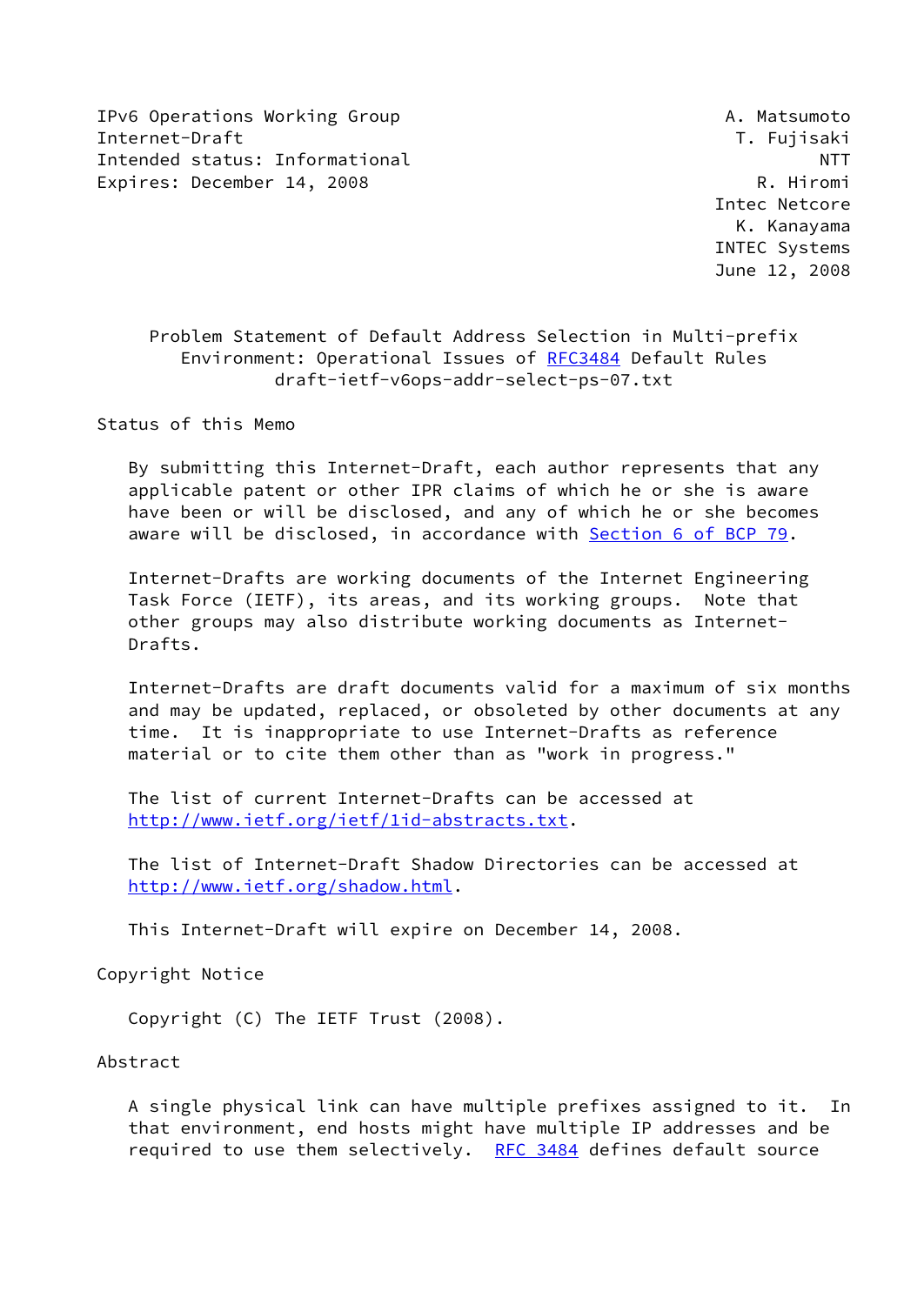|  | Internet-Draft | Address Selection PS | June 2008 |  |
|--|----------------|----------------------|-----------|--|
|--|----------------|----------------------|-----------|--|

 and destination address selection rules and is implemented in a variety of OS's. But, it has been too difficult to use operationally for several reasons. In some environment where multiple prefixes are assigned on a single physical link, the host using the default address selection rules will experience some trouble in communication. This document describes the possible problems that end hosts could encounter in an environment with multiple prefixes.

## Table of Contents

| Scope of this document 3<br>1.1.                                                                            |                |
|-------------------------------------------------------------------------------------------------------------|----------------|
|                                                                                                             |                |
| 2.1. Source Address Selection                                                                               | $\overline{4}$ |
| Multiple Routers on Single Interface<br>2.1.1.                                                              | $\overline{4}$ |
| $2.1.2$ . Ingress Filtering Problem 5                                                                       |                |
| 2.1.3. Half-Closed Network Problem 6                                                                        |                |
| $2.1.4$ . Combined Use of Global and ULA $\frac{7}{2}$                                                      |                |
| $2.1.5$ . Site Renumbering 8                                                                                |                |
| Multicast Source Address Selection $\frac{9}{2}$<br>2.1.6.                                                  |                |
| Temporary Address Selection $\ldots$ 9<br>2.1.7.                                                            |                |
| 2.2. Destination Address Selection 10                                                                       |                |
| IPv4 or IPv6 prioritization <u>10</u><br>$2.2.1$ .                                                          |                |
| $2.2.2.$ ULA and IPv4 dual-stack environment 11                                                             |                |
| $2.2.3$ . ULA or Global Prioritization 12                                                                   |                |
| 3.                                                                                                          |                |
| Security Considerations $\ldots \ldots \ldots \ldots \ldots \ldots \ldots \frac{13}{2}$<br>$\overline{4}$ . |                |
| $\overline{5}$ .                                                                                            |                |
| 6.                                                                                                          |                |
| Normative References 14<br>6.1.                                                                             |                |
| 6.2. Informative References 14                                                                              |                |
| Appendix A. Appendix. Revision History 14                                                                   |                |
|                                                                                                             |                |
| Intellectual Property and Copyright Statements 17                                                           |                |
|                                                                                                             |                |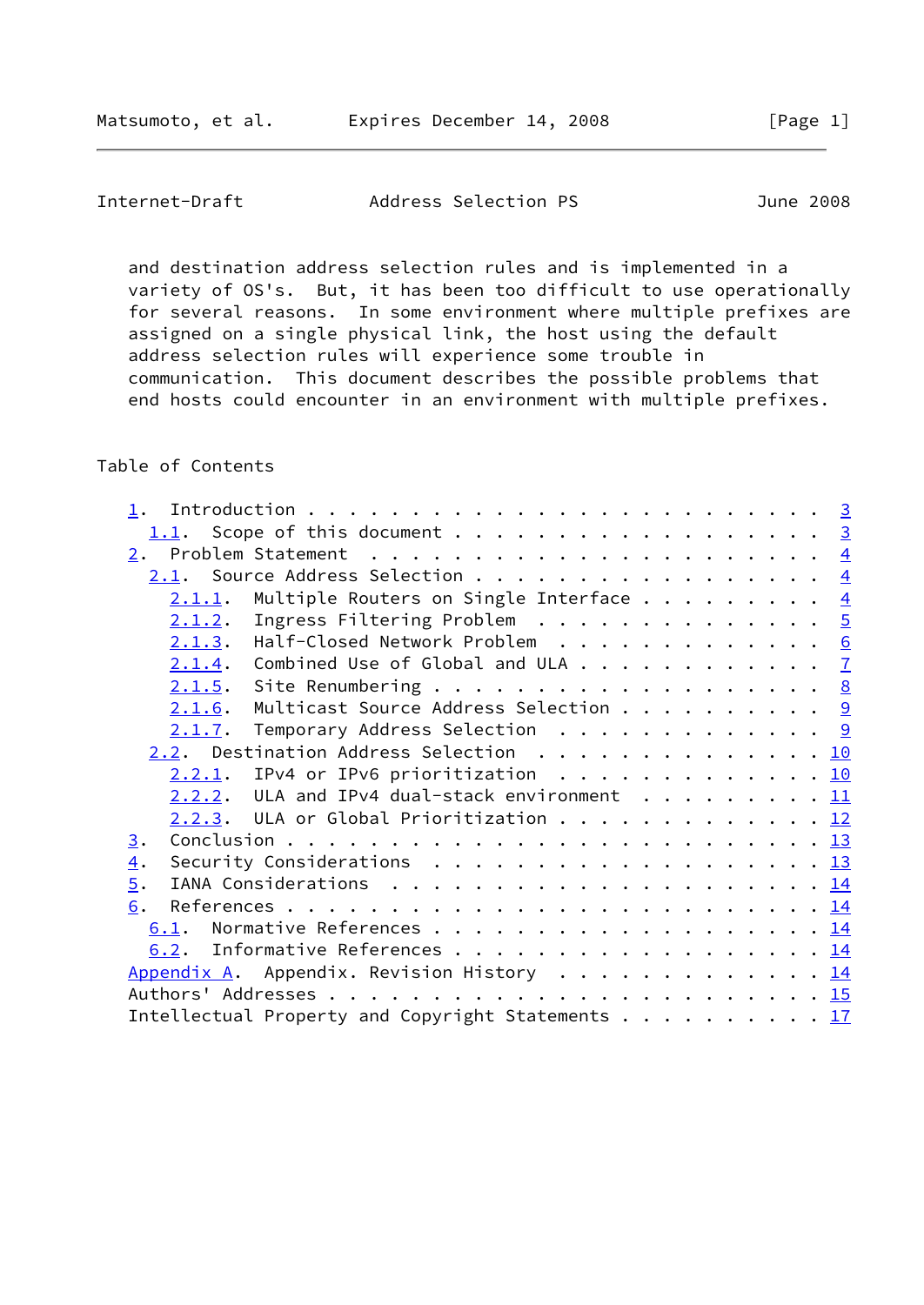Matsumoto, et al. Expires December 14, 2008 [Page 2]

<span id="page-2-1"></span>Internet-Draft Address Selection PS June 2008

#### <span id="page-2-0"></span>[1](#page-2-0). Introduction

 In IPv6, a single physical link can have multiple prefixes assigned to it. In such cases, an end-host may have multiple IP addresses assigned to an interface on that link. In the IPv4-IPv6 dual stack environment or in a site connected to both a ULA [\[RFC4193](https://datatracker.ietf.org/doc/pdf/rfc4193)] and Globally routable networks, an end-host typically has multiple IP addresses. These are examples of the networks that we focus on in this document. In such an environment, an end-host may encounter some communication troubles.

 Inappropriate source address selection at the end-host causes unexpected asymmetric routing, filtering by a router or discarding of packets bacause there is no route to the host.

 Considering a multi-prefix environment, destination address selection is also important for correct or better communication establishment.

 [RFC 3484](https://datatracker.ietf.org/doc/pdf/rfc3484) [\[RFC3484](https://datatracker.ietf.org/doc/pdf/rfc3484)] defines default source and destination address selection algorithms and is implemented in a variety of OS's. But, it has been too difficult to use operationally for several reasons, such as lack of autoconfiguration method. There are some problematic cases where the hosts using the default address selection rules encounter communication troubles.

 This document describes such possibilities of incorrect address selection which leads to dropping packets and communication failure.

#### <span id="page-2-2"></span>[1.1](#page-2-2). Scope of this document

 As other mechanisms already exist, the multi-homing techniques for achieving redundancy are basically out of our scope.

We focus on an end-site network environment and unmanaged hosts in such an environment. This is because address selection behavior at this kind of hosts is difficult to manipulate owing to the users's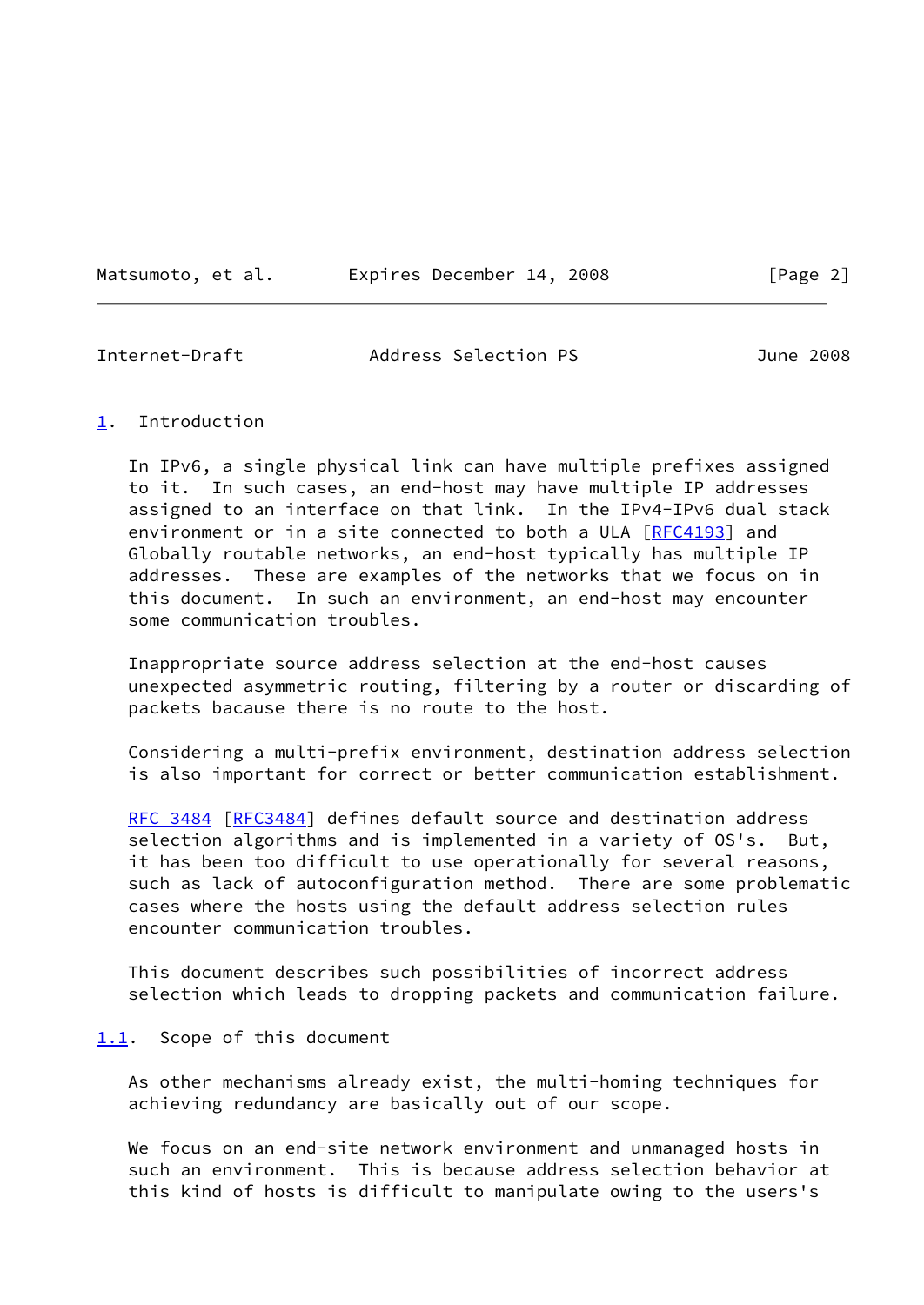lack of knowledge, hosts' location, or massiveness of the hosts.

 The scope of this document is to sort out problematic cases related to address selection. It includes problems that can be solved in the framework of [RFC 3484](https://datatracker.ietf.org/doc/pdf/rfc3484) and problems that cannot. For the latter, [RFC](https://datatracker.ietf.org/doc/pdf/rfc3484) [3484](https://datatracker.ietf.org/doc/pdf/rfc3484) might be modified to meet their needs, or another address selection solution might be necessary. For the former, an additional mechanism that mitigates the operational difficulty might be necessary.

 This document also includes simple solution analysis for each problematic case. This analysis basically just focuses on whether

| Matsumoto, et al. |  | Expires December 14, 2008 |  | [Page 3] |  |
|-------------------|--|---------------------------|--|----------|--|
|                   |  |                           |  |          |  |

<span id="page-3-1"></span>Internet-Draft Address Selection PS June 2008

 the case can be solved in the framework of [RFC 3484](https://datatracker.ietf.org/doc/pdf/rfc3484) or not. If not, some possible solutions are described. Even if a case can be solved in the framework of [RFC 3484,](https://datatracker.ietf.org/doc/pdf/rfc3484) as mentioned above, it does not necessarily mean that there is no operational difficulty. For example, in the environment stated above, it is not a feasible solution to configure each host's policy table by hand. So, for such an solution, configuration pain is yet another common problem.

- <span id="page-3-0"></span>[2](#page-3-0). Problem Statement
- <span id="page-3-2"></span>[2.1](#page-3-2). Source Address Selection
- <span id="page-3-3"></span>[2.1.1](#page-3-3). Multiple Routers on Single Interface

 ================== | Internet | ================== | | 2001:db8:1000::/36 | | 2001:db8:8000::/36 +----+-+ +-+----+ | ISP1 | | ISP2 | +----+-+ +-+----+ | | 2001:db8:1000:::/48 | | 2001:db8:8000::/48 +-----+---+ +----+----+ | Router1 | | Router2 | +-------+-+ +-+-------+ | |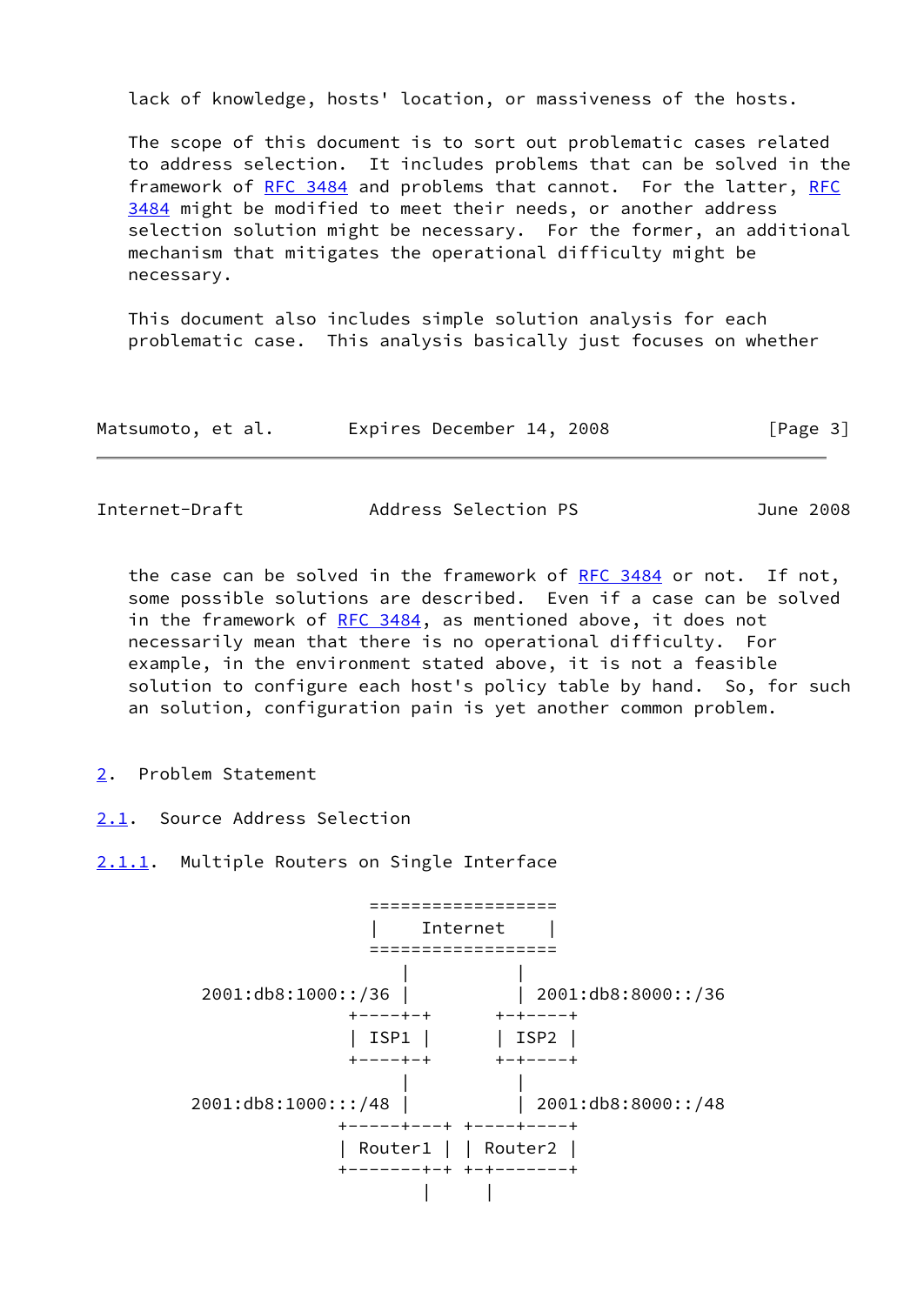2001:db8:1000:1::/64 | | 2001:db8:8000:1::/64 | | -----+-+-----+------ | +-+----+ 2001:db8:1000:1::100 | Host | 2001:db8:8000:1::100 +------+

[Fig. 1]

 Generally speaking, there is no interaction between next-hop determination and address selection. In this example, when a host starts a new connection and sends a packet via Router1, the host does not necessarily choose address 2001:db8:1000:1::100 given by Router1 as the source address. This causes the same problem as described in the next section 'Ingress Filtering Problem'.

Solution analysis:

| Matsumoto, et al. | Expires December 14, 2008 |  |  | [Page 4] |
|-------------------|---------------------------|--|--|----------|
|-------------------|---------------------------|--|--|----------|

<span id="page-4-1"></span>Internet-Draft Address Selection PS June 2008

 As this case depends on next hop selection, controling the address selection behavior at Host alone doesn't solve the entire problem. One possible solution for this case is adopting source address based routing at Router1 and Router2. Another solution may be using static routing at Router1, Router2 and Host, and using the corresponding static address selection policy at Host.

<span id="page-4-0"></span>[2.1.2](#page-4-0). Ingress Filtering Problem

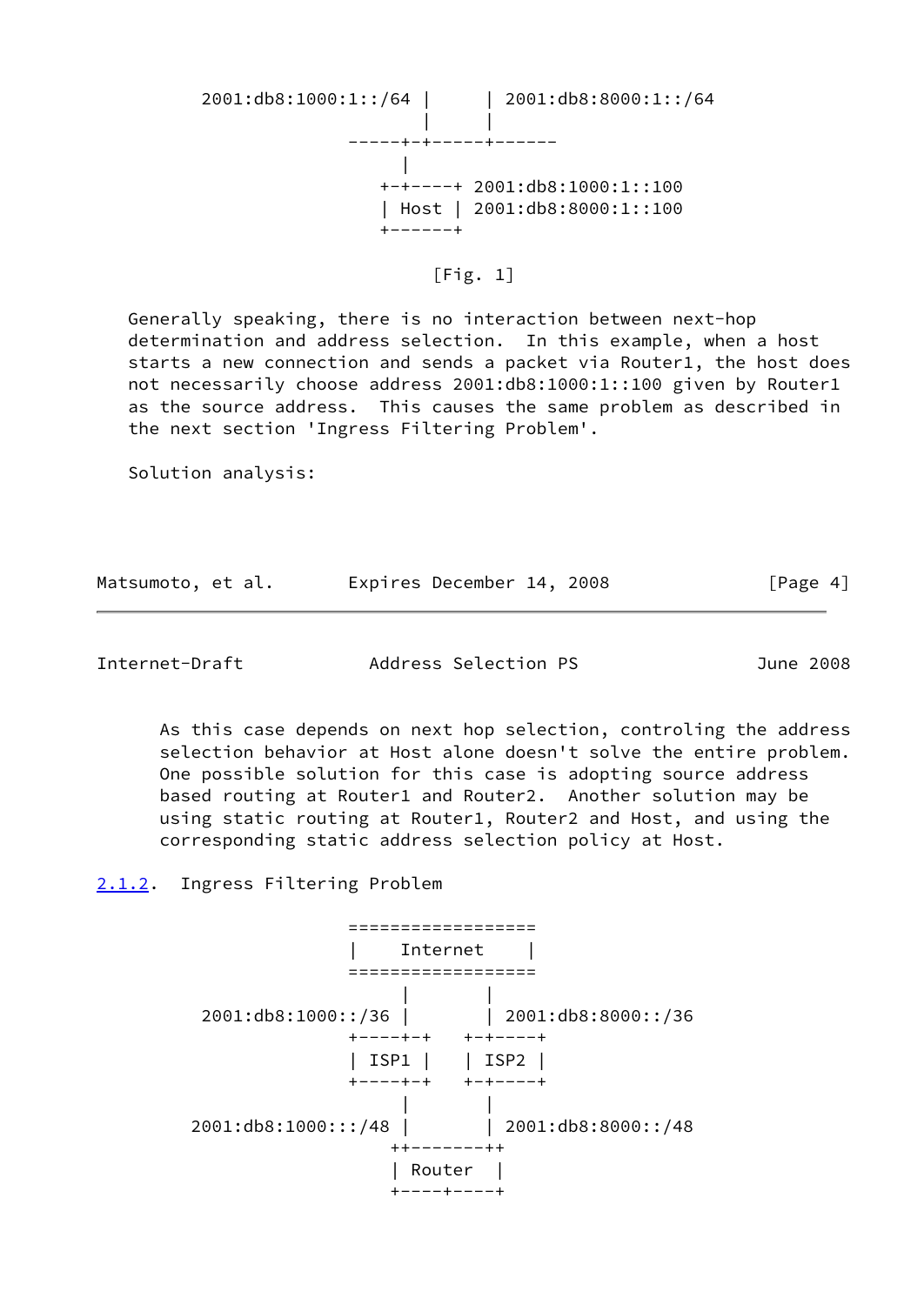

[Fig. 2]

 When a relatively small site, which we call a "customer network", is attached to two upstream ISPs, each ISP delegates a network address block, which is usually /48, and a host has multiple IPv6 addresses.

When the source address of an outgoing packet is not the one that is delegated by an upstream ISP, there is a possibility that the packet will be dropped at the ISP by its Ingress Filter. Ingress filtering is becoming more popular among ISPs to mitigate the damage of DoS attacks.

 In this example, when the Router chooses the default route to ISP2 and the Host chooses 2001:db8:1000:1::100 as the source address for packets sent to a host (2001:db8:2000::1) somewhere on the Internet, the packets may be dropped at ISP2 because of Ingress Filtering.

Solution analysis:

| Matsumoto, et al. | Expires December 14, 2008 | [Page 5] |
|-------------------|---------------------------|----------|
|-------------------|---------------------------|----------|

<span id="page-5-1"></span>

| Internet-Draft |  | Address Selection PS | June 2008 |
|----------------|--|----------------------|-----------|
|----------------|--|----------------------|-----------|

 One possible solution for this case is adopting source address based routing at Router. Another solution may be using static routing at Router, and using the corresponding static address selection policy at Host.

<span id="page-5-0"></span>[2.1.3](#page-5-0). Half-Closed Network Problem

 You can see a second typical source address selection problem in a multihome site with global-closed mixed connectivity like in the figure below. In this case, Host-A is in a multihomed network and has two IPv6 addresses, one delegated from each of the upstream ISPs. Note that ISP2 is a closed network and does not have connectivity to the Internet.

+--------+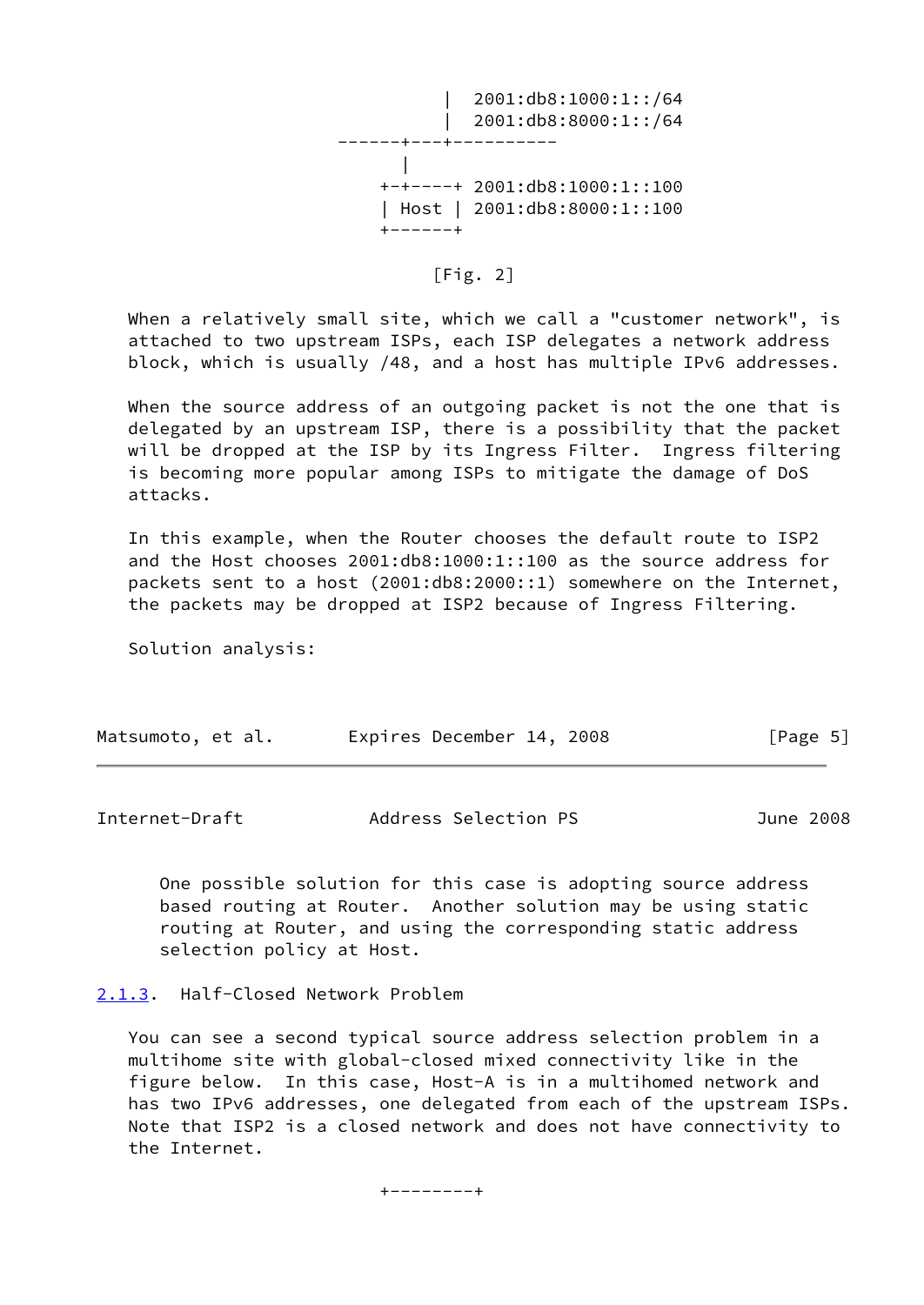| Host-C | 2001:db8:a000::1 +-----+--+ | ============== +--------+ | Internet | | Host-B | 2001:db8:8000::1 ============== +--------+ | | 2001:db8:1000:/36 | | 2001:db8:8000::/36 +----+-+ +-+---++ | ISP1 | | ISP2 | (Closed Network/VPN tunnel) +----+-+ +-+----+ | | 2001:db8:1000:/48 | | 2001:db8:8000::/48 ++-------++ | Router | +----+----+ | 2001:db8:1000:1::/64 | 2001:db8:8000:1::/64 ------+---+---------- | +--+-----+ 2001:db8:1000:1::100 | Host-A | 2001:db8:8000:1::100 +--------+

[Fig. 3]

 You do not need two physical network connections here. The connection from the Router to ISP2 can be a logical link over ISP1 and the Internet.

When Host-A starts the connection to Host-B in ISP2, the source address of a packet that has been sent will be the one delegated from ISP2, that is 2001:db8:8000:1::100, because of rule 8 (longest

| Matsumoto, et al. | Expires December 14, 2008 | [Page 6] |
|-------------------|---------------------------|----------|
|                   |                           |          |

<span id="page-6-0"></span>Internet-Draft Address Selection PS June 2008

matching prefix) in [RFC 3484.](https://datatracker.ietf.org/doc/pdf/rfc3484)

 Host-C is located somewhere on the Internet and has IPv6 address 2001:db8:a000::1. When Host-A sends a packet to Host-C, the longest matching algorithm chooses 2001:db8:8000:1::100 for the source address. In this case, the packet goes through ISP1 and may be filtered by ISP1's ingress filter. Even if the packet is not filtered by ISP1, a return packet from Host-C cannot possibly be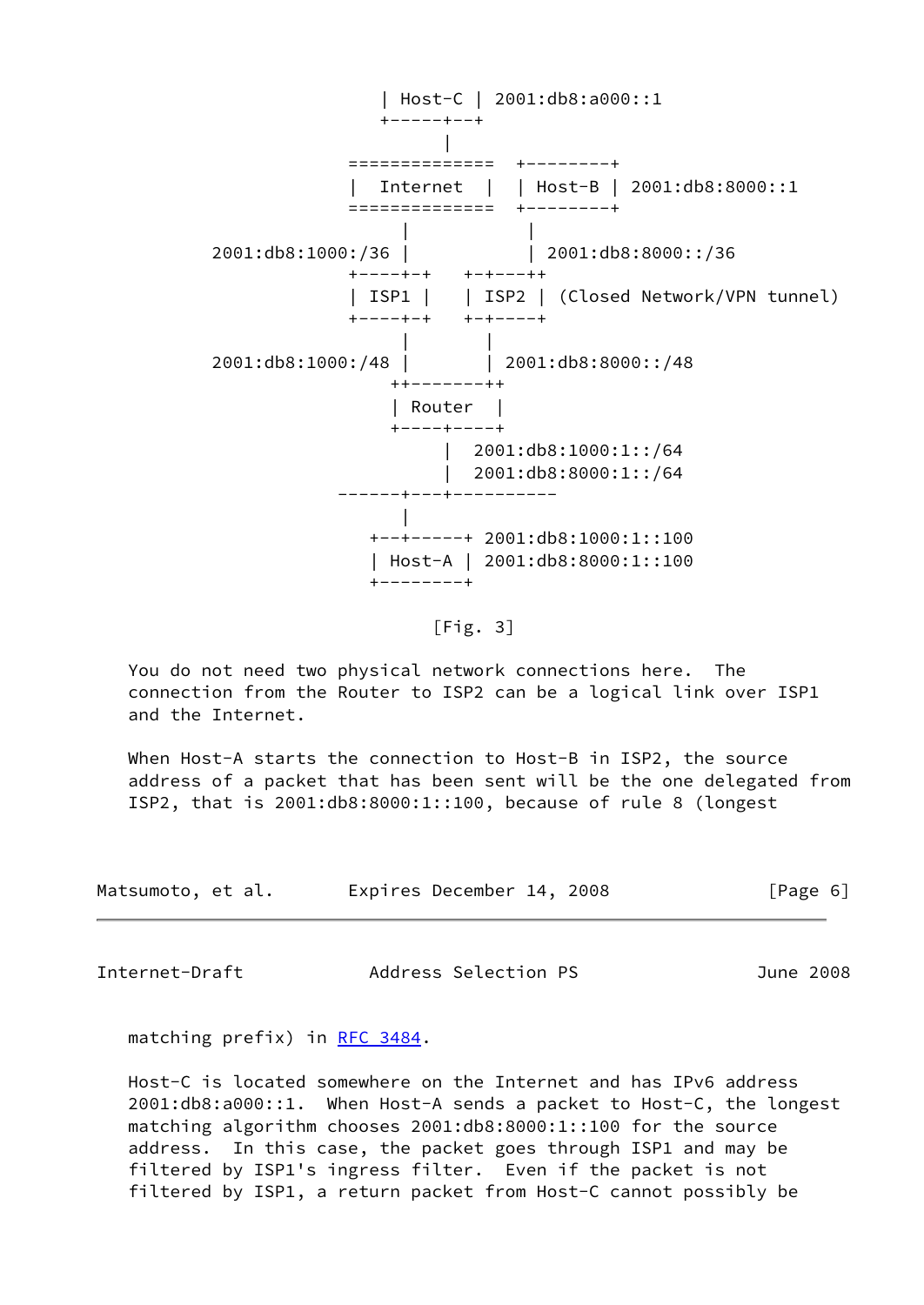delivered to Host-A because the return packet is destined for 2001: db8:8000:1::100, which is closed from the Internet.

 The important point is that each host chooses a correct source address for a given destination address. To solve this kind of network policy based address selection problems, it is likely that delivering addtional information to a node fits better than algorithmic solutions that are local to the node.

Solution analysis:

This problem can be solved in the [RFC 3484](https://datatracker.ietf.org/doc/pdf/rfc3484) framework. For example, configuring some address selection policies into Host-A's [RFC 3484](https://datatracker.ietf.org/doc/pdf/rfc3484) policy table can solve this problem.

<span id="page-7-0"></span>[2.1.4](#page-7-0). Combined Use of Global and ULA



[Fig. 4]

| Matsumoto, et al. | Expires December 14, 2008 | [Page 7] |
|-------------------|---------------------------|----------|
|                   |                           |          |

<span id="page-7-1"></span>Internet-Draft Address Selection PS June 2008

As [RFC 4864 \[RFC4864](https://datatracker.ietf.org/doc/pdf/rfc4864)] describes, using a ULA may be beneficial in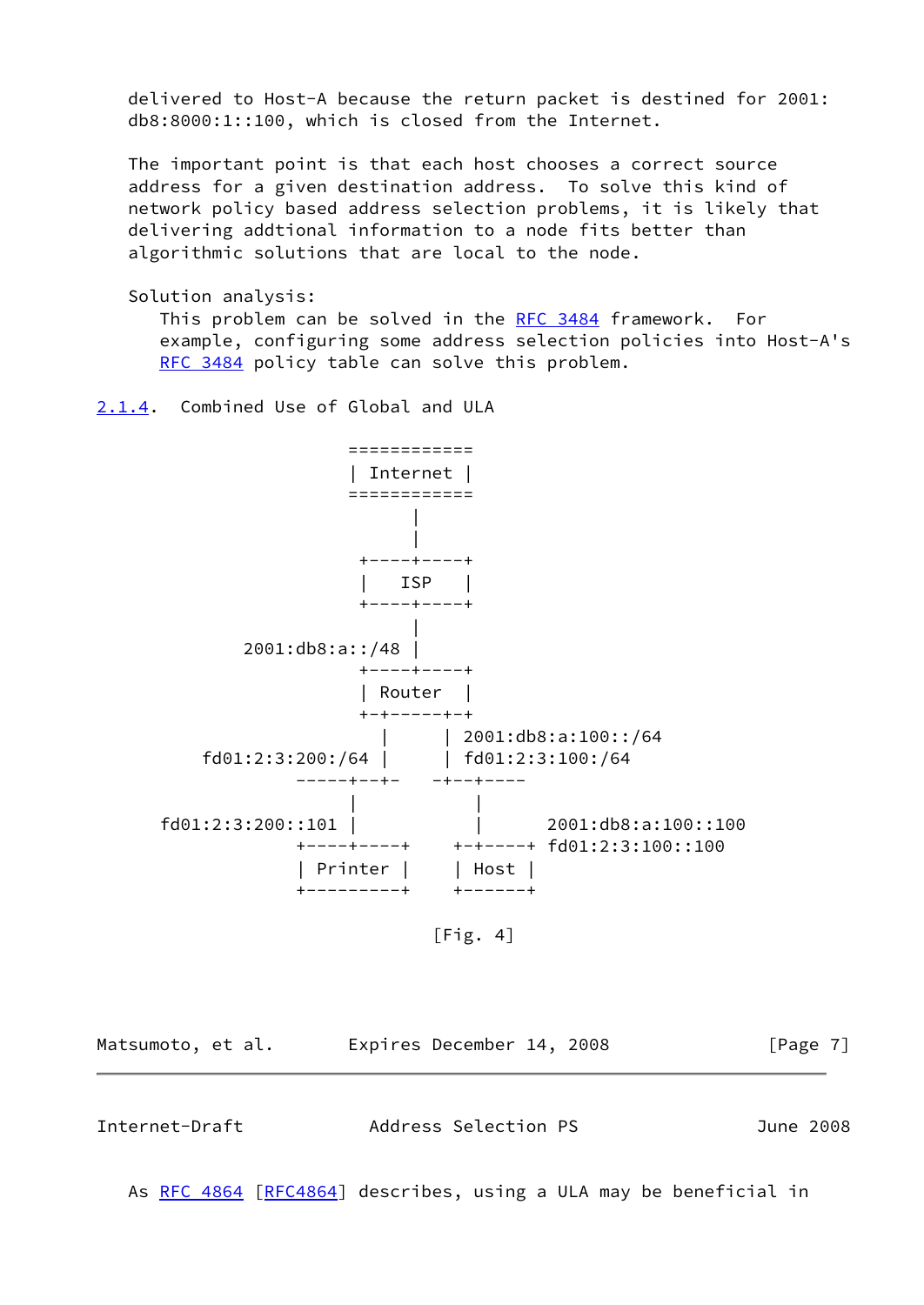some scenarios. If the ULA is used for internal communication, packets with ULA need to be filtered at the Router.

 This case does not presently create an address selection problem because of the dissimilarity between the ULA and the Global Unicast Address. The longest matching rule of [RFC 3484](https://datatracker.ietf.org/doc/pdf/rfc3484) chooses the correct address for both intra-site and extra-site communication.

 In the future, however, there is a possibility that the longest matching rule will not be able to choose the correct address anymore. That is the moment when the assignment of those Global Unicast Addresses starts, where the first bit is 1. In [RFC 4291](https://datatracker.ietf.org/doc/pdf/rfc4291) [\[RFC4291](https://datatracker.ietf.org/doc/pdf/rfc4291)], almost all address spaces of IPv6, including those whose first bit is 1, are assigned as Global Unicast Addresses.

Namely, when we start to assign a part of the address block  $8000::/1$  as the global unicast address and that part is used somewhere in the Internet, the longest matching rule ceases to function properly for the people trying to connect to the servers with those addresses.

 For example, when the destination host has an IPv6 address 8000::1, and the originating host has 2001:db8::1 and fd0:1::1, the source address will be fd00:1::1, because the longest matching bit length is 0 for 2001:db8::1 and 1 for fd0:1::1 respectively.

#### Solution analysis:

This problem can be solved in the [RFC 3484](https://datatracker.ietf.org/doc/pdf/rfc3484) framework. For example, configuring some address selection policies into Host's [RFC 3484](https://datatracker.ietf.org/doc/pdf/rfc3484) policy table can solve this problem. Another solution is to modify [RFC 3484](https://datatracker.ietf.org/doc/pdf/rfc3484) and define ULA's scope smaller than the global scope.

#### <span id="page-8-0"></span>[2.1.5](#page-8-0). Site Renumbering

 [RFC 4192](https://datatracker.ietf.org/doc/pdf/rfc4192) [\[RFC4192](https://datatracker.ietf.org/doc/pdf/rfc4192)] describes a recommended procedure for renumbering a network from one prefix to another. An autoconfigured address has a lifetime, so by stopping advertisement of the old prefix, the autoconfigured address is eventually invalidated.

 However, invalidating the old prefix takes a long time. You cannot stop routing to the old prefix as long as the old prefix is not removed from the host. This can be a tough issue for ISP network administrators.

 There is a technique of advertising the prefix with the preferred lifetime zero, however, [RFC 4862](https://datatracker.ietf.org/doc/pdf/rfc4862) [\[RFC4862](https://datatracker.ietf.org/doc/pdf/rfc4862)] 5.5.4 does not absolutely prohibit the use of a deprecated address for a new outgoing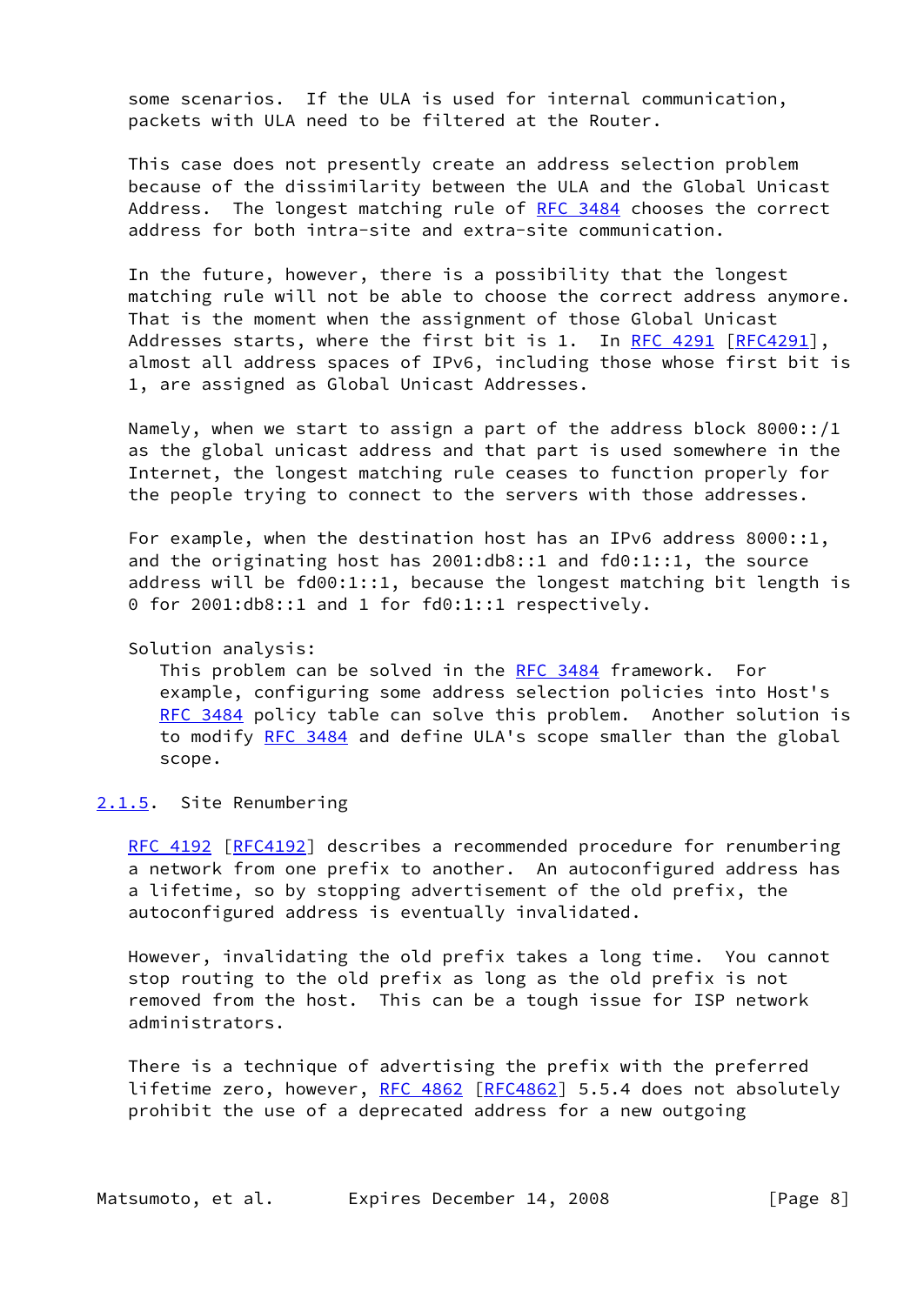<span id="page-9-1"></span> connection due to limitations relating to what applications are capable of doing."



 $[Fig. 5]$ 

Solution analysis:

This problem can be mitigated in the [RFC 3484](https://datatracker.ietf.org/doc/pdf/rfc3484) framework. For example, configuring some address selection policies into the Host-A's [RFC 3484](https://datatracker.ietf.org/doc/pdf/rfc3484) policy table can solve this problem.

<span id="page-9-0"></span>[2.1.6](#page-9-0). Multicast Source Address Selection

 This case is an example of site-local or global prioritization. When you send a multicast packet across site-borders, the source address of the multicast packet should be a globally routable address. The longest matching algorithm, however, selects a ULA if the sending host has both a ULA and a Global Unicast Address.

<span id="page-9-2"></span>[2.1.7](#page-9-2). Temporary Address Selection

[RFC 3041](https://datatracker.ietf.org/doc/pdf/rfc3041) [\[RFC3041](https://datatracker.ietf.org/doc/pdf/rfc3041)] defines a Temporary Address. The usage of a Temporary Address has both pros and cons. That is good for viewing web pages or communicating with the general public, but that is bad for a service that uses address-based authentication and for logging purposes.

 If you could turn the temporary address on and off, that would be better. If you could switch its usage per service (destination address), that would also be better. The same situation can be found when using HA (home address) and CoA (care-of address)in a Mobile IPv6 [\[RFC3775](https://datatracker.ietf.org/doc/pdf/rfc3775)] network.

 The Future Work section in [RFC 3041](https://datatracker.ietf.org/doc/pdf/rfc3041) discusses that an API extension might be necessary to achieve a better address selection mechanism with finer granularity.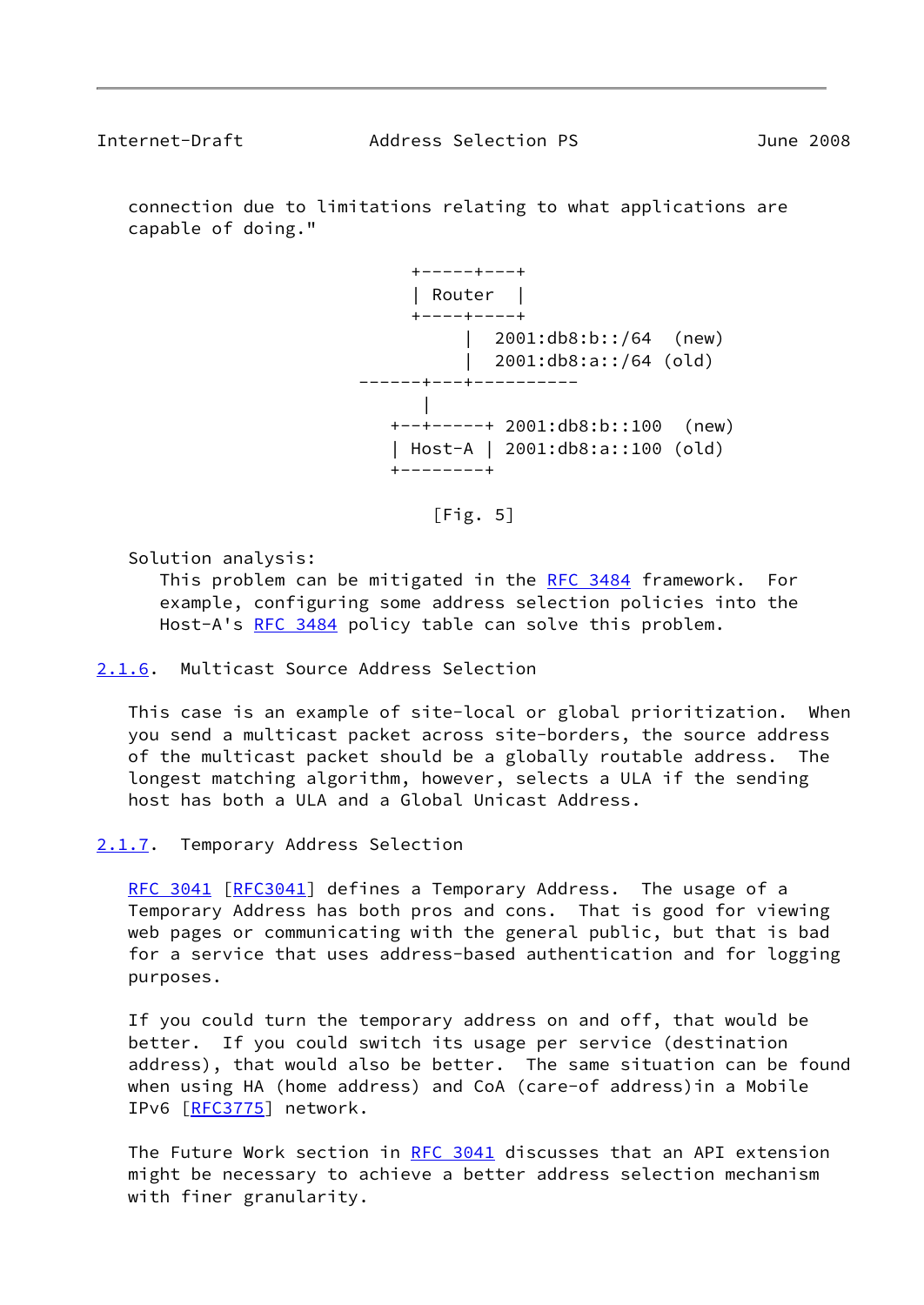Solution analysis:

| Matsumoto, et al. |  | Expires December 14, 2008 |  | [Page 9] |
|-------------------|--|---------------------------|--|----------|
|                   |  |                           |  |          |

<span id="page-10-1"></span>Internet-Draft Address Selection PS June 2008

This problem can not be solved in the [RFC 3484](https://datatracker.ietf.org/doc/pdf/rfc3484) framework. A possible solution is to make applications to select desirable addresses by using the IPv6 Socket API for Source Address Selection defind in [RFC 5014 \[RFC5014](https://datatracker.ietf.org/doc/pdf/rfc5014)].

<span id="page-10-0"></span>[2.2](#page-10-0). Destination Address Selection

<span id="page-10-2"></span>[2.2.1](#page-10-2). IPv4 or IPv6 prioritization

 The default policy table gives IPv6 addresses higher precedence than IPv4 addresses. There seem to be many cases, however, where network administrators want to control the address selection policy of end hosts the other way around.

 +---------+ | Tunnel | | Service | +--+---++-+  $\|$   $\|$  $|$  || ===========||== | Internet || | ===========||== | || 192.0.2.0/24 | ||  $+----+-+$  || | ISP | || +----+-+ || | || IPv4 (Native) | || IPv6 (Tunnel) 192.0.2.0/26 | || ++-----++-+ | Router | +----+----+ | 2001:db8:a:1::/64 |  $192.0.2.0/28$  | ------+---+---------- |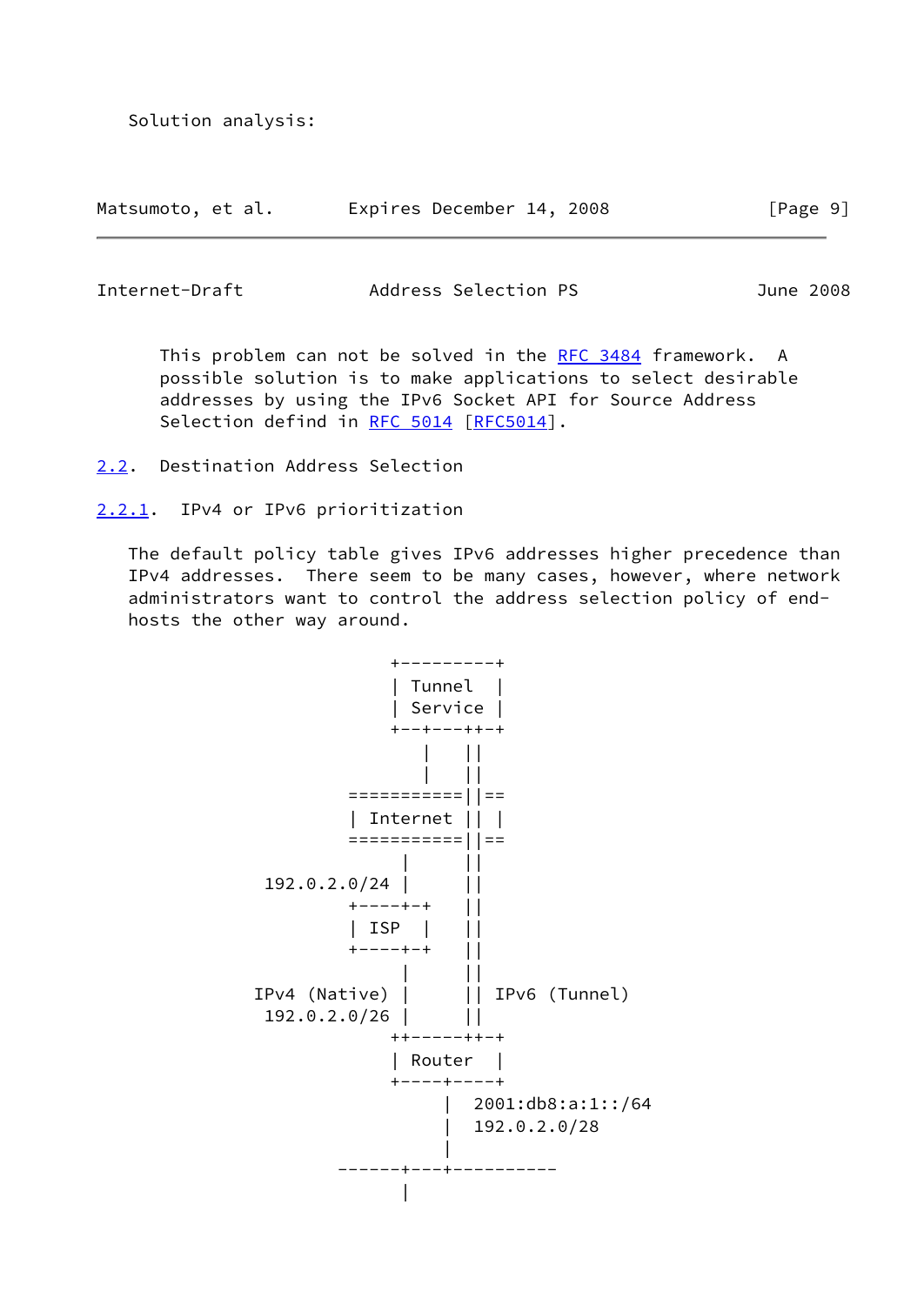+-+----+ 2001:db8:a:1::100 | Host | 192.0.2.2 +------+

### [Fig. 6]

 In the figure above, a site has native IPv4 and tunneled-IPv6 connectivity. Therefore, the administrator may want to set a higher priority for using IPv4 than using IPv6 because the quality of the

| Matsumoto, et al. | Expires December 14, 2008 | [Page 10] |
|-------------------|---------------------------|-----------|
|-------------------|---------------------------|-----------|

<span id="page-11-1"></span>Internet-Draft Address Selection PS June 2008

tunnel network seems to be worse than that of the native transport.

Solution analysis:

 This problem can be solved in the [RFC 3484](https://datatracker.ietf.org/doc/pdf/rfc3484) framework. For example, configuring some address selection policies into Host's [RFC 3484](https://datatracker.ietf.org/doc/pdf/rfc3484) policy table can solve this problem.

<span id="page-11-0"></span>[2.2.2](#page-11-0). ULA and IPv4 dual-stack environment

 This is a special form of IPv4 and IPv6 prioritization. When an enterprise has IPv4 Internet connectivity but does not yet have IPv6 Internet connectivity, and the enterprise wants to provide site-local IPv6 connectivity, a ULA is the best choice for site-local IPv6 connectivity. Each employee host will have both an IPv4 global or private address and a ULA. Here, when this host tries to connect to Host-C that has registered both A and AAAA records in the DNS, the host will choose AAAA as the destination address and the ULA for the source address. This will clearly result in a connection failure.

 +--------+ | Host-C | AAAA = 2001:db8::80  $+---++A = 192.0.2.1$  | ============ | Internet | ============ | no IPv6 connectivity +----+----+ | Router | +----+----+ | | fd01:2:3::/48 (ULA)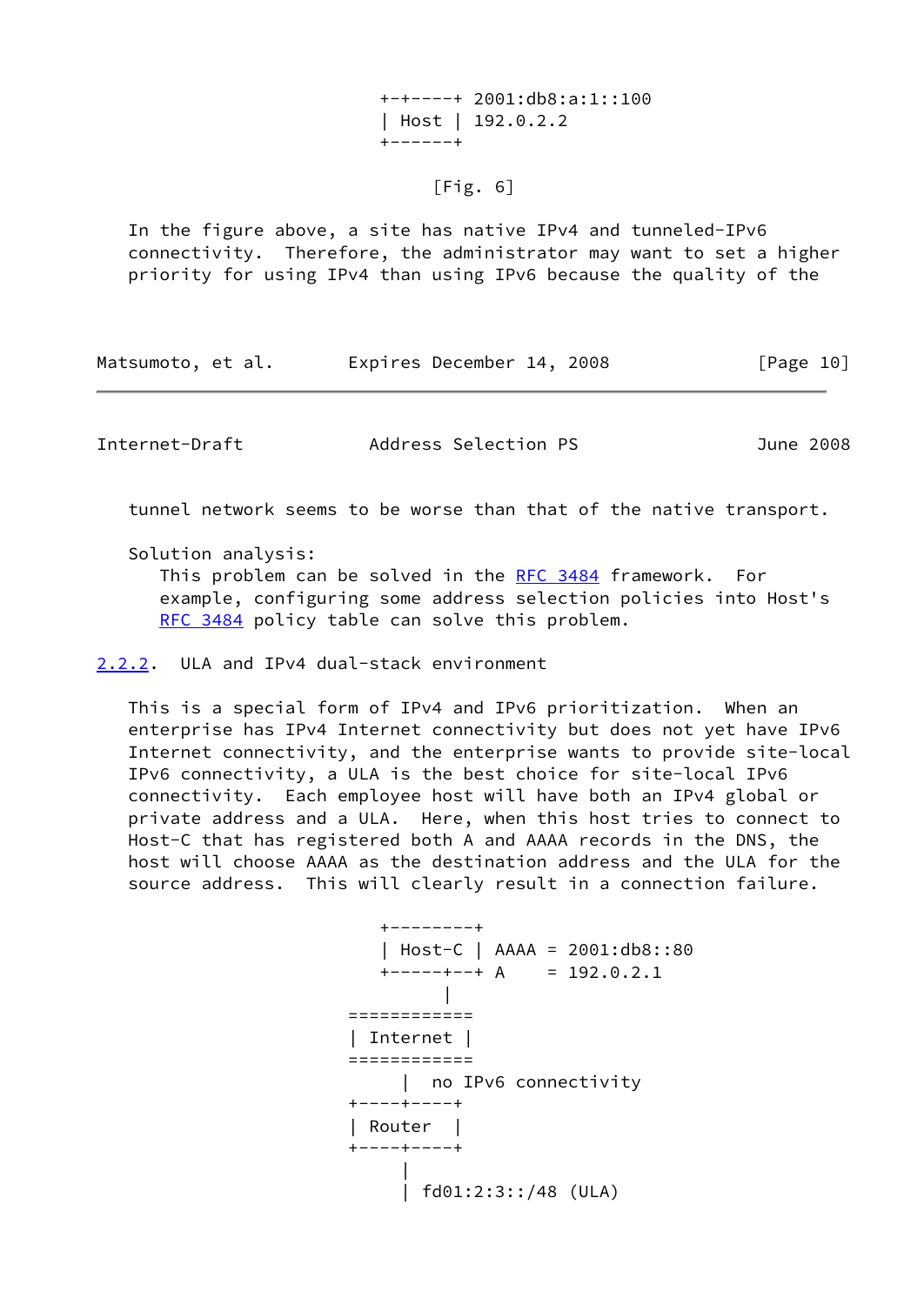| 192.0.2.128/25 ++--------+ | Router | +----+----+ | fd01:2:3:4::/64 (ULA) | 192.0.2.240/28 ------+---+---------- | +-+----+ fd01:2:3:4::100 (ULA) | Host | 192.0.2.245 +------+

[Fig. 7]

Solution analysis:

| Matsumoto, et al. |  |  | Expires December 14, 2008 |  |  | [Page 11] |  |
|-------------------|--|--|---------------------------|--|--|-----------|--|
|-------------------|--|--|---------------------------|--|--|-----------|--|

<span id="page-12-1"></span>Internet-Draft Address Selection PS June 2008

 This problem can be solved in the [RFC 3484](https://datatracker.ietf.org/doc/pdf/rfc3484) framework. For example, configuring some address selection policies into Host's [RFC 3484](https://datatracker.ietf.org/doc/pdf/rfc3484) policy table can solve this problem.

<span id="page-12-0"></span>[2.2.3](#page-12-0). ULA or Global Prioritization

 Differentiating services by the client's source address is very common. IP-address-based authentication is an typical example of this. Another typical example is a web service that has pages for the public and internal pages for employees or involved parties. Yet another example is DNS zone splitting.

 However, a ULA and IPv6 global address both have global scope, and [RFC3484](https://datatracker.ietf.org/doc/pdf/rfc3484) default rules do not specify which address should be given priority. This point makes IPv6 implementation of address-based service differentiation a bit harder.

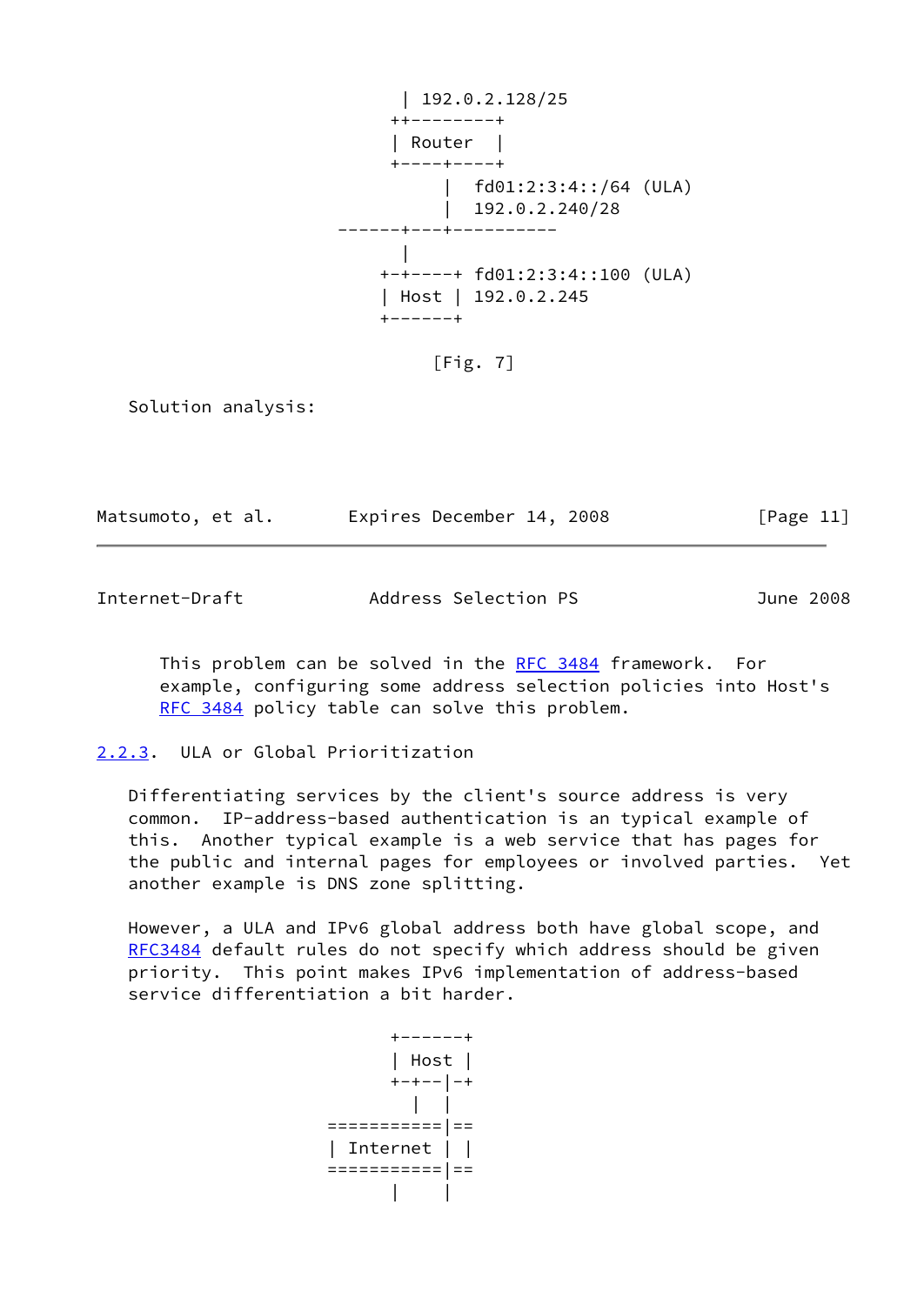

 $[Fig. 7]$ 

Solution analysis:

| Matsumoto, et al. |  | Expires December 14, 2008 |  | [Page 12] |  |
|-------------------|--|---------------------------|--|-----------|--|
|                   |  |                           |  |           |  |

<span id="page-13-1"></span>Internet-Draft Address Selection PS June 2008

This problem can be solved in the [RFC 3484](https://datatracker.ietf.org/doc/pdf/rfc3484) framework. For example, configuring some address selection policies into Host's [RFC 3484](https://datatracker.ietf.org/doc/pdf/rfc3484) policy table can solve this problem.

# <span id="page-13-0"></span>[3](#page-13-0). Conclusion

 We have covered problems related to destination or source address selection. These problems have their roots in the situation where end-hosts have multiple IP addresses. In this situation, every end host must choose an appropriate destination and source address, which cannot be achieved only by routers.

 It should be noted that end-hosts must be informed about routing policies of their upstream networks for appropriate address selection. A site administrator must consider every possible address false-selection problem and take countermeasures beforehand.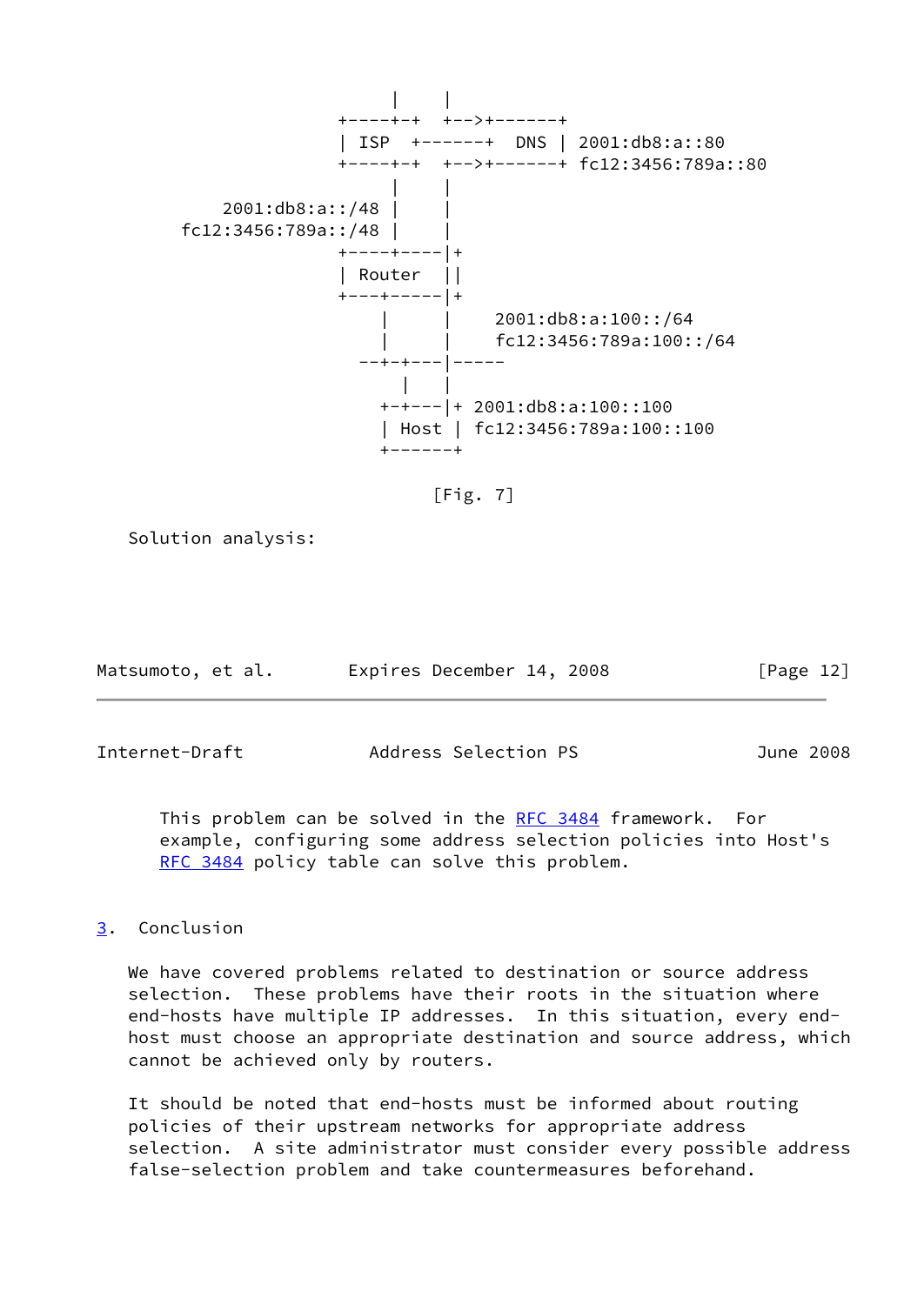#### <span id="page-14-0"></span>[4](#page-14-0). Security Considerations

When an intermediate router performs policy routing (e.g. source address based routing), inappropriate address selection causes unexpected routing. For example, in the network described in 2.1.3, when Host-A uses a default address selection policy and chooses an inappropriate address, a packet sent to VPN can be delivered to a location via the Internet. This issue can lead to packet eavesdropping or session hijack. However, sending the packet back to the correct path from the attacker to the node is not easy, so these two risks are not serious.

As documented in the security consideration section in [RFC 3484,](https://datatracker.ietf.org/doc/pdf/rfc3484) address selection algorithms expose a potential privacy concern. When a malicious host can make a target host perform address selection, for example by sending a anycast or a multicast packet, the malicious host can get knowledge multiple addresses attached to the target host. In a case like 2.1.4, if an attacker can make Host to send a multicast packet and Host performs the default address selection algorithm, the attacker may be able to determine the ULAs attached to the Host.

 These security risks have roots in inappropriate address selection. Therefore, if a countermeasure is taken, and hosts always select an appropriate address that is suitable to a site's network structure and routing, these risks can be avoided.

| Matsumoto, et al. |  | Expires December 14, 2008 |  | [Page 13] |  |
|-------------------|--|---------------------------|--|-----------|--|
|                   |  |                           |  |           |  |

<span id="page-14-2"></span>Internet-Draft Address Selection PS June 2008

<span id="page-14-1"></span>[5](#page-14-1). IANA Considerations

This document has no actions for IANA.

<span id="page-14-3"></span>[6](#page-14-3). References

<span id="page-14-4"></span>[6.1](#page-14-4). Normative References

 [RFC3041] Narten, T. and R. Draves, "Privacy Extensions for Stateless Address Autoconfiguration in IPv6", [RFC 3041](https://datatracker.ietf.org/doc/pdf/rfc3041),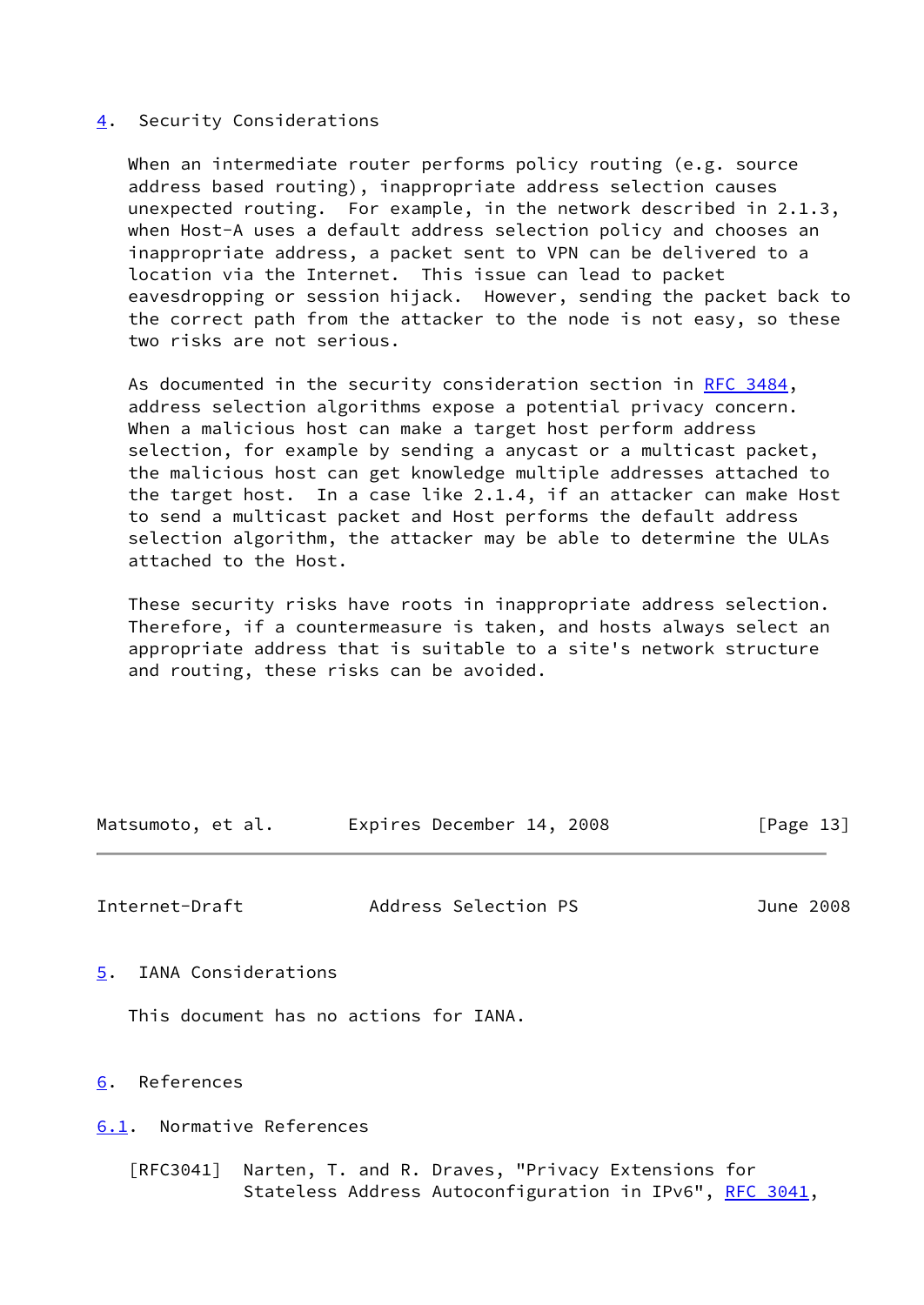January 2001.

- [RFC3484] Draves, R., "Default Address Selection for Internet Protocol version 6 (IPv6)", [RFC 3484,](https://datatracker.ietf.org/doc/pdf/rfc3484) February 2003.
- [RFC3775] Johnson, D., Perkins, C., and J. Arkko, "Mobility Support in IPv6", [RFC 3775](https://datatracker.ietf.org/doc/pdf/rfc3775), June 2004.
- [RFC4192] Baker, F., Lear, E., and R. Droms, "Procedures for Renumbering an IPv6 Network without a Flag Day", [RFC 4192,](https://datatracker.ietf.org/doc/pdf/rfc4192) September 2005.
- [RFC4193] Hinden, R. and B. Haberman, "Unique Local IPv6 Unicast Addresses", [RFC 4193,](https://datatracker.ietf.org/doc/pdf/rfc4193) October 2005.
- [RFC4291] Hinden, R. and S. Deering, "IP Version 6 Addressing Architecture", [RFC 4291](https://datatracker.ietf.org/doc/pdf/rfc4291), February 2006.
- [RFC4862] Thomson, S., Narten, T., and T. Jinmei, "IPv6 Stateless Address Autoconfiguration", [RFC 4862,](https://datatracker.ietf.org/doc/pdf/rfc4862) September 2007.
- [RFC4864] Van de Velde, G., Hain, T., Droms, R., Carpenter, B., and E. Klein, "Local Network Protection for IPv6", [RFC 4864](https://datatracker.ietf.org/doc/pdf/rfc4864), May 2007.
- [RFC5014] Nordmark, E., Chakrabarti, S., and J. Laganier, "IPv6 Socket API for Source Address Selection", [RFC 5014](https://datatracker.ietf.org/doc/pdf/rfc5014), September 2007.
- <span id="page-15-0"></span>[6.2](#page-15-0). Informative References
- <span id="page-15-1"></span>[Appendix A.](#page-15-1) Appendix. Revision History

01:

<span id="page-15-2"></span>

| Matsumoto, et al. | Expires December 14, 2008 | $\lceil \text{Page 14} \rceil$ |
|-------------------|---------------------------|--------------------------------|
| Internet-Draft    | Address Selection PS      | June 2008                      |

 IP addresse notations changed to documentation address. Description of solutions deleted.

02:

Security considerations section rewritten according to comments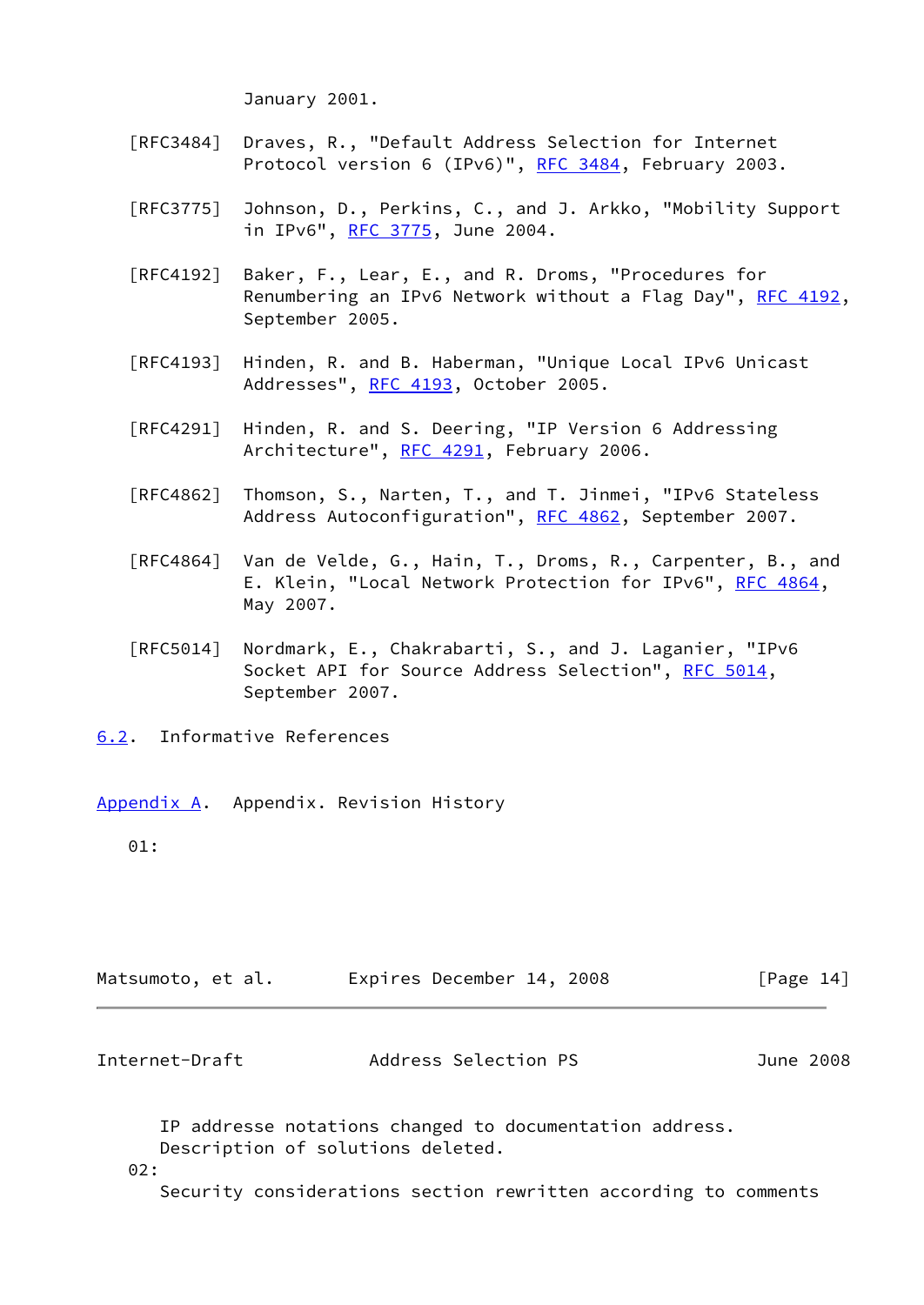from SECDIR. 03: Intended status changed to Informational. 04: This version reflects comments from IESG members. 05: This version reflects comments from IESG members and Bob Hinden. 06: This version reflects comments from Thomas Narten. 07: This version reflects comments from Alfred Hoenes. Authors' Addresses Arifumi Matsumoto NTT PF Lab Midori-Cho 3-9-11 Musashino-shi, Tokyo 180-8585 Japan Phone: +81 422 59 3334 Email: arifumi@nttv6.net Tomohiro Fujisaki NTT PF Lab Midori-Cho 3-9-11 Musashino-shi, Tokyo 180-8585 Japan Phone: +81 422 59 7351 Email: fujisaki@nttv6.net Ruri Hiromi Intec Netcore, Inc. Shinsuna 1-3-3 Koto-ku, Tokyo 136-0075 Japan Phone: +81 3 5665 5069 Email: hiromi@inetcore.com

Matsumoto, et al. Expires December 14, 2008 [Page 15]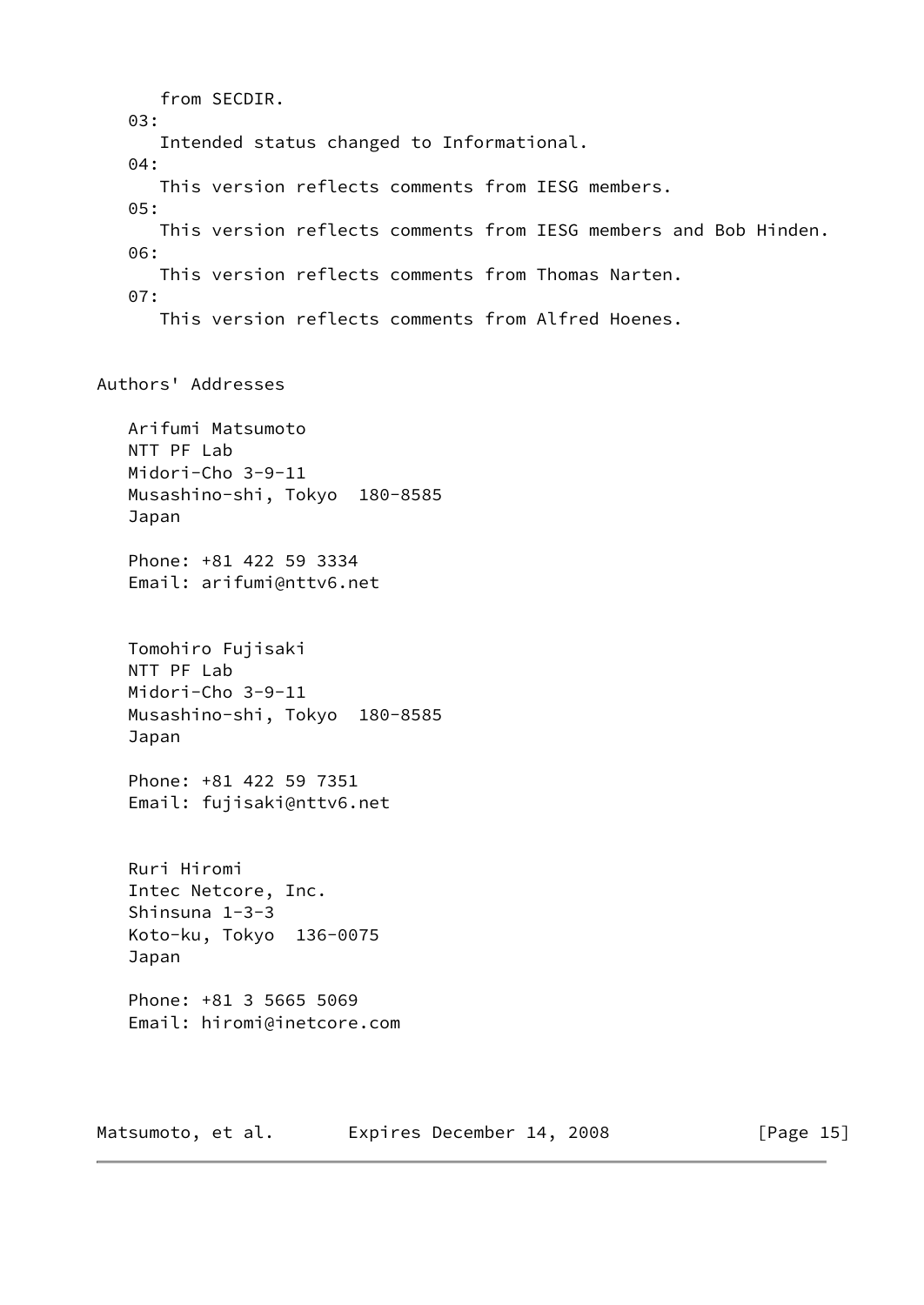Ken-ichi Kanayama INTEC Systems Institute, Inc. Shimoshin-machi 5-33 Toyama-shi, Toyama 930-0804 Japan

 Phone: +81 76 444 8088 Email: kanayama\_kenichi@intec-si.co.jp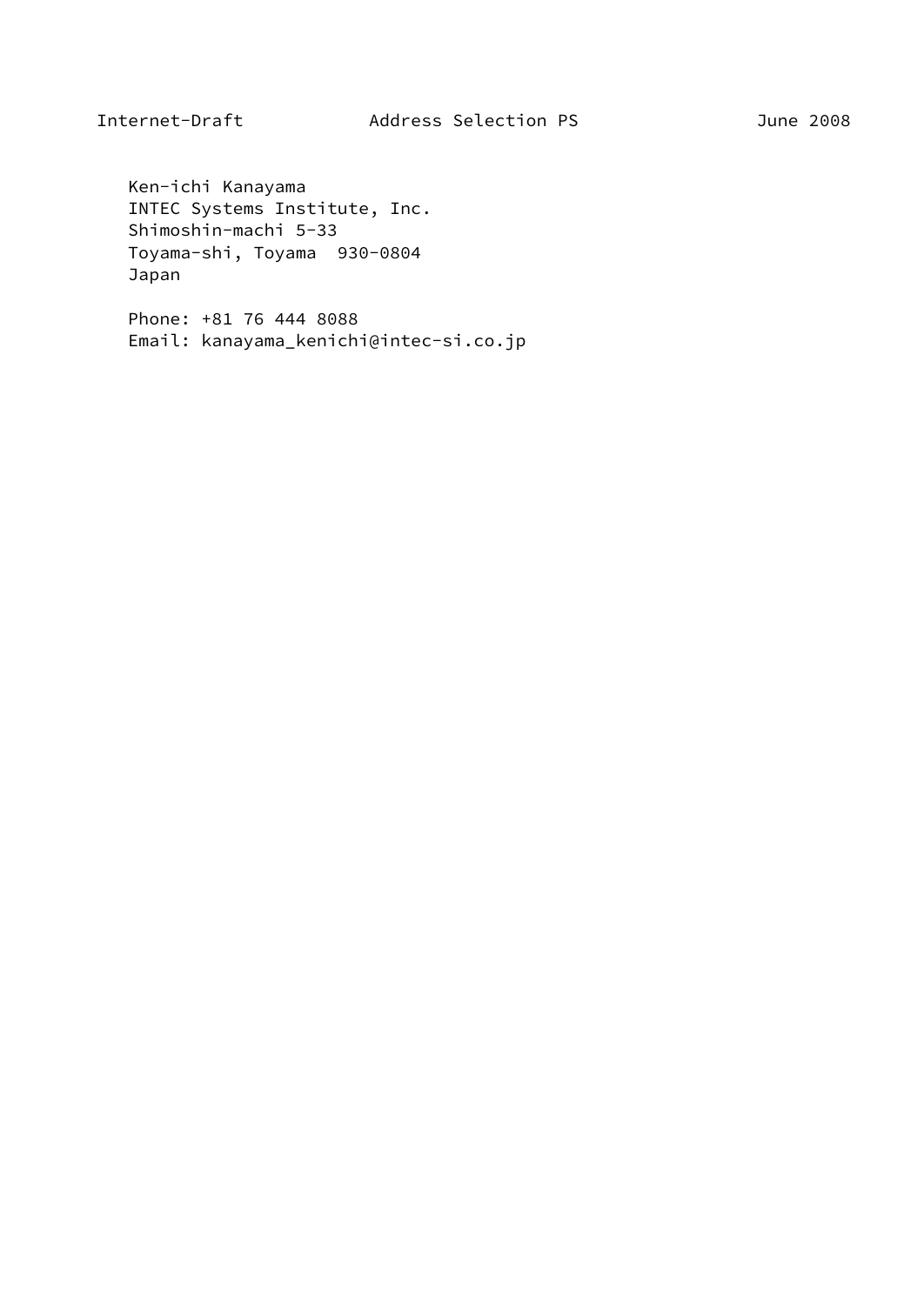Matsumoto, et al. **Expires December 14, 2008** [Page 16]

<span id="page-18-0"></span>Internet-Draft Address Selection PS June 2008

Full Copyright Statement

Copyright (C) The IETF Trust (2008).

 This document is subject to the rights, licenses and restrictions contained in  $BCP$  78, and except as set forth therein, the authors retain all their rights.

 This document and the information contained herein are provided on an "AS IS" basis and THE CONTRIBUTOR, THE ORGANIZATION HE/SHE REPRESENTS OR IS SPONSORED BY (IF ANY), THE INTERNET SOCIETY, THE IETF TRUST AND THE INTERNET ENGINEERING TASK FORCE DISCLAIM ALL WARRANTIES, EXPRESS OR IMPLIED, INCLUDING BUT NOT LIMITED TO ANY WARRANTY THAT THE USE OF THE INFORMATION HEREIN WILL NOT INFRINGE ANY RIGHTS OR ANY IMPLIED WARRANTIES OF MERCHANTABILITY OR FITNESS FOR A PARTICULAR PURPOSE.

Intellectual Property

 The IETF takes no position regarding the validity or scope of any Intellectual Property Rights or other rights that might be claimed to pertain to the implementation or use of the technology described in this document or the extent to which any license under such rights might or might not be available; nor does it represent that it has made any independent effort to identify any such rights. Information on the procedures with respect to rights in RFC documents can be found in [BCP 78](https://datatracker.ietf.org/doc/pdf/bcp78) and [BCP 79](https://datatracker.ietf.org/doc/pdf/bcp79).

 Copies of IPR disclosures made to the IETF Secretariat and any assurances of licenses to be made available, or the result of an attempt made to obtain a general license or permission for the use of such proprietary rights by implementers or users of this specification can be obtained from the IETF on-line IPR repository at <http://www.ietf.org/ipr>.

 The IETF invites any interested party to bring to its attention any copyrights, patents or patent applications, or other proprietary rights that may cover technology that may be required to implement this standard. Please address the information to the IETF at ietf-ipr@ietf.org.